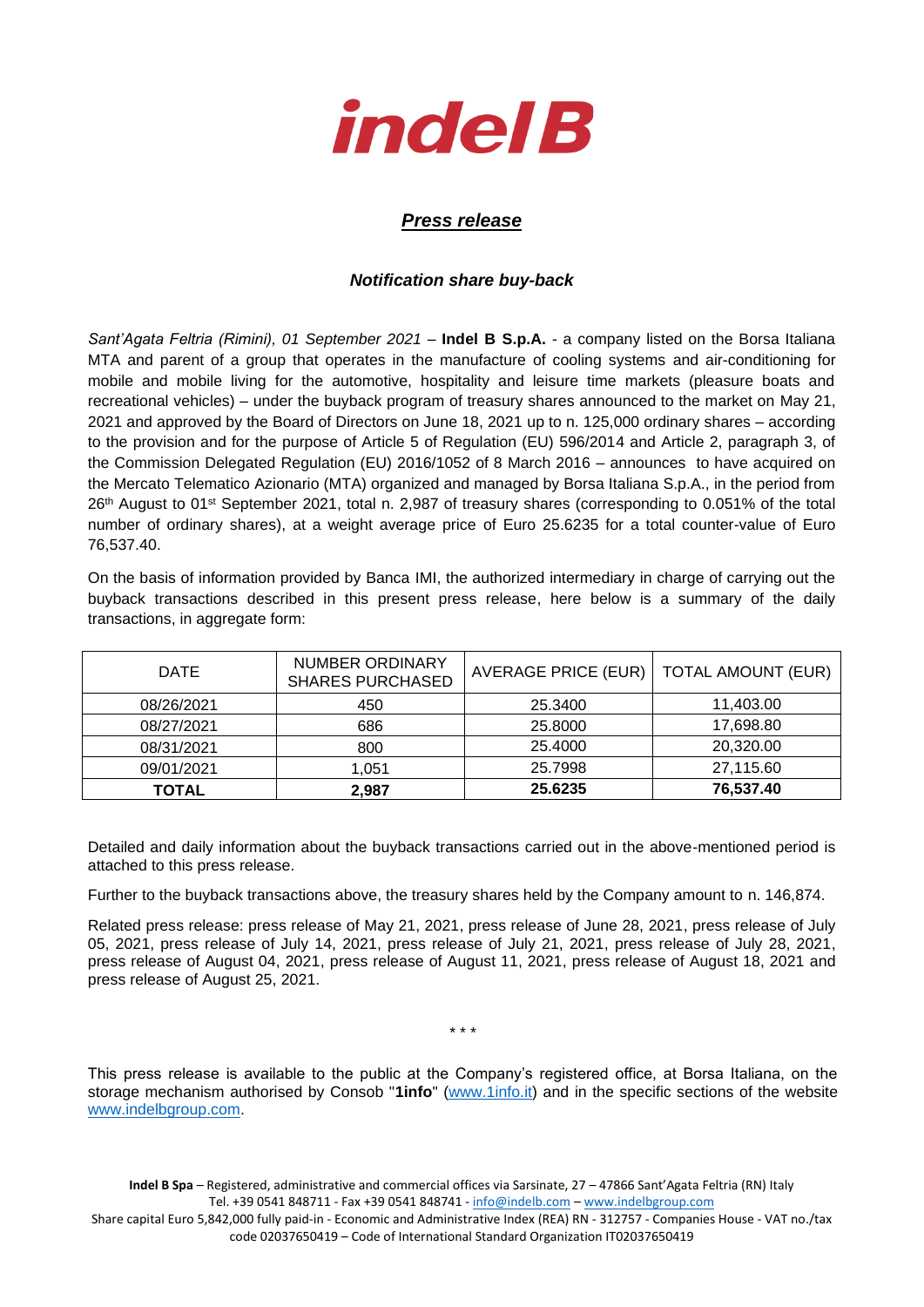*Indel B S.p.A. is a company listed on the MTA segment of the Italian stock exchange and is controlled by AMP.FIN S.r.l., in turn held entirely by the Berloni family. Indel B S.p.A. heads an important Group that operates worldwide and has been active for the last 50 years in the mobile cooling sector applicable to the Automotive, Leisure time and Hospitality cooling segments. The Group also operates in mobile climate control, with specific reference to the Automotive market, represented by commercial vehicles, minibuses, ambulances, agricultural and earth-moving machinery, and in the Cooling Appliances sector, which mainly comprises cellars for storing wine and small refrigerators for storing milk. The company has a market cap of approximately Euro 149 million.*

## **Contact details**

| <b>INDEL B</b>                | <b>POLYTEMS HIR</b>            | <b>FAST-COM</b>                |
|-------------------------------|--------------------------------|--------------------------------|
| Controller & IR               | IR e Comunicazione Finanziaria | <b>Media Relations</b>         |
| Elisabetta Benazzi            | Bianca Fersini Mastelloni      | Paolo Santagostino             |
| +39 0541 848 784              | +39 06.69923324; +39 336742488 | +39 349 3856585                |
| elisabetta.benazzi@indelb.com | b.fersini@polytemshir.it       | paolo.santagostino@fast-com.it |
|                               |                                |                                |